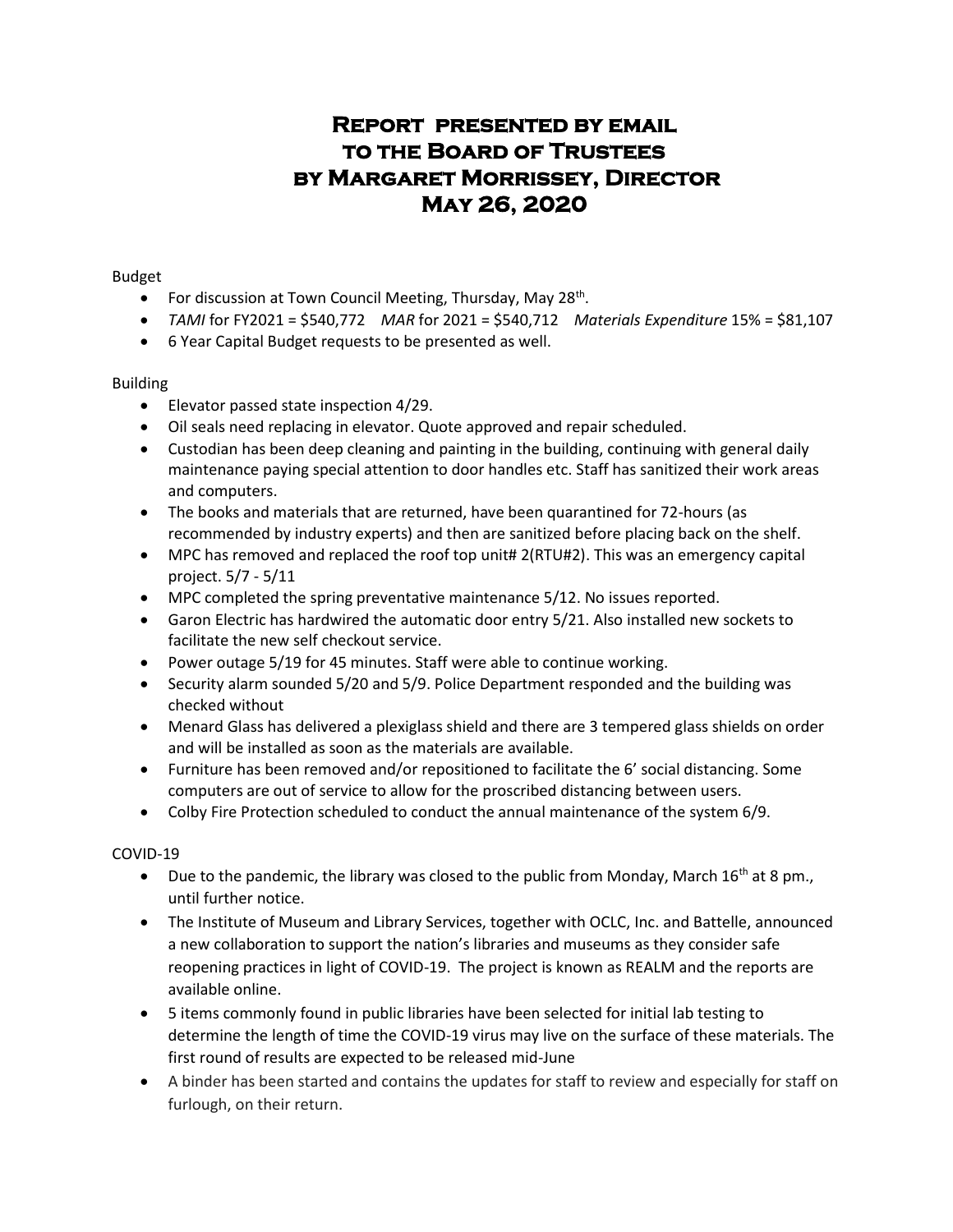- Staff continues to work on policies and procedures in anticipation of how services will be offered and operate.
- Draft plan of service sent to the Town Manager for discussion and Board of Trustees copied.

# Children's Room

- As the Children's Librarian is one of the staff furloughed, it is difficult to plan and envisage an alternative Summer Reading program, given the restrictions and requirements that are in place. The decorations and other thematic items may not be appropriate, given the new environment we will be operating in.
- Prior to furlough, the Children's Librarian recorded many shows for future broadcast in the series *Story Time by Ms. Liz*. They are available on the SCTW YouTube. All the pre-recorded stories are all uploaded now.
- Staff has removed all the toys and other play items from the room. They have been sanitized and stored. Some of the computers will not be usable due the 6' social distancing requirement.

## Collections

- The library has an OverDrive Advantage account and will be sharing the digital items with libraries across the state. Our patrons are able to borrow eBooks and eAudiobooks from any network across Massachusetts.
- Three of our vendors: Ingram, Baker & Taylor and Midwest Tapes have delivered the items that had been on hold.
- Selectors are still reading book reviews and making selections but we have suspended book ordering. Items in process from orders submitted earlier.

Friends of JEL

 No donations of books can be accepted due to concerns for safe handling of materials. Notice posted on the book drop.

#### Grants

 \$1,500 received for children's programming from the *Greater Worcester Community Foundation donor advised fund Olive I. and Anthony A. Borgatti*.

#### Meetings

- Virtual staff meeting with the Town Manager
- Participated in Dept. Heads meeting 5/5, 5/19
- Participated in some meetings with the area library directors 5/18 and 5/22
- Area Library Directors met on 5/22 to discuss topics of mutual interest mostly on the COVID-19 situation and reopening.
- Met with Holly Christo of Literacy Volunteers of Central MA to discuss the office configuration for reopening.

# **Outreach**

- Staff is posting a few times daily to Facebook to provide the community with some resources and hopefully interesting material.
- Keeping in touch with the Tuesday *Knitting with Sonya* group via posts on Facebook *You Keep Me in Stitches*. Posting some of the projects that have been completed.
- Voting notifications posted by constable 5/21.